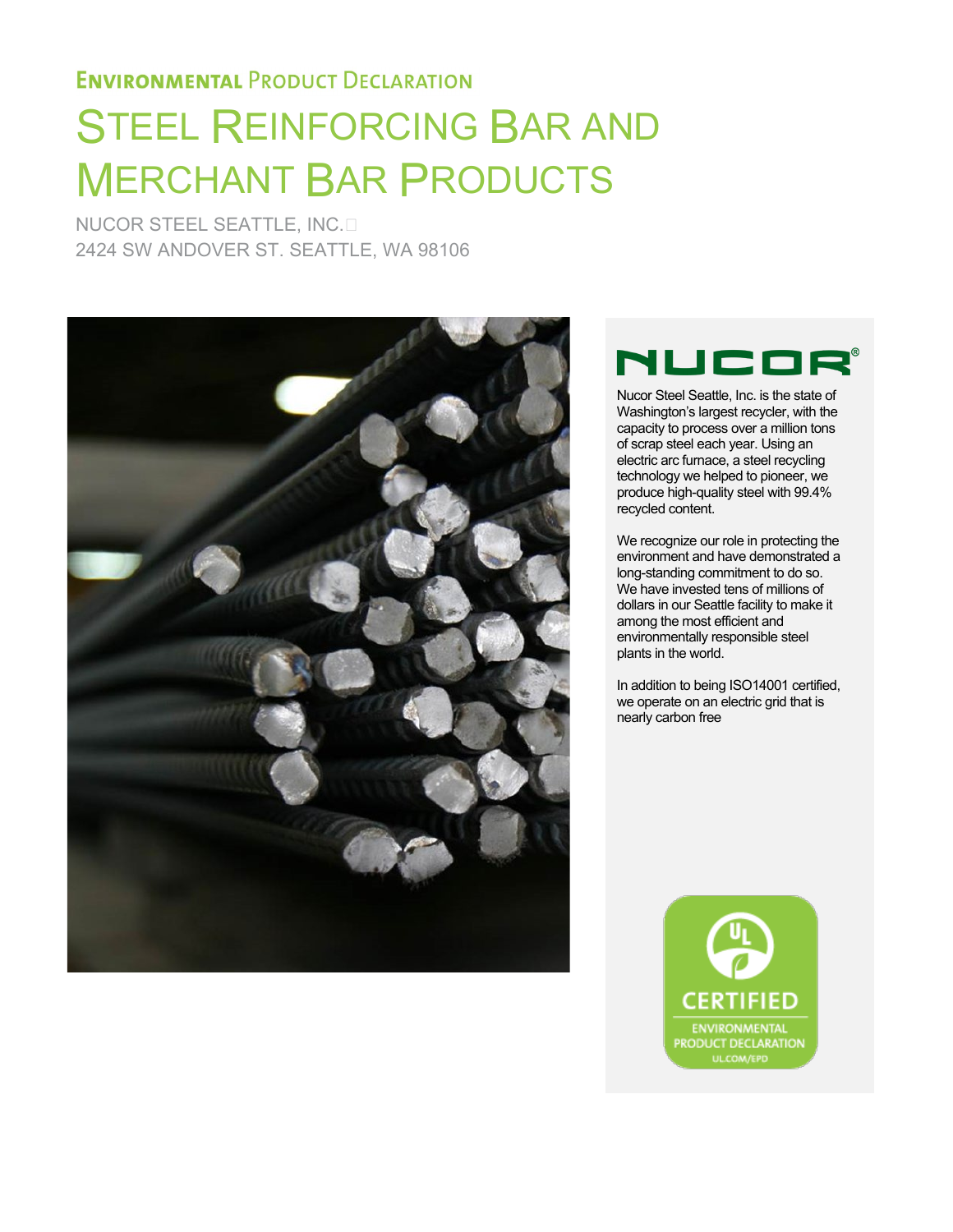

**Steel Reinforcing Bar and Merchant Bar** Designated Steel Construction Product **According to ISO 14025, According to ISO 14025,** 



## **EN 15804 and ISO 21930:2017**

| EPD PROGRAM AND PROGRAM OPERATOR<br>NAME, ADDRESS, LOGO, AND WEBSITE                                            | 333 PFINGSTEN ROAD NORTHBROOK, IL 60611              |                                                                                                                                                                                  |  |  |  |
|-----------------------------------------------------------------------------------------------------------------|------------------------------------------------------|----------------------------------------------------------------------------------------------------------------------------------------------------------------------------------|--|--|--|
| <b>GENERAL PROGRAM INSTRUCTIONS</b><br><b>AND VERSION NUMBER</b>                                                | General Program Instructions v2.7 2022               |                                                                                                                                                                                  |  |  |  |
| MANUFACTURER NAME AND ADDRESS                                                                                   |                                                      | Nucor Steel Seattle, Inc. 2424 SW Andover Street, Seattle, WA 98106                                                                                                              |  |  |  |
| <b>DECLARATION NUMBER</b>                                                                                       | 4790291557.101.1                                     |                                                                                                                                                                                  |  |  |  |
| <b>DECLARED PRODUCT &amp;</b><br>FUNCTIONAL UNIT OR DECLARED UNIT                                               | Steel Reinforcing Bar and Merchant Bar, 1 metric ton |                                                                                                                                                                                  |  |  |  |
| REFERENCE PCR AND VERSION NUMBER                                                                                | (UL Environment, V2.0, 08.26.2020).                  | Part A: Life Cycle Assessment Calculation Rules and Report Requirements (UL Environment,<br>V3.2, 12.12.2018) and Part B: Designated Steel Construction Product EPD Requirements |  |  |  |
| <b>DESCRIPTION OF PRODUCT APPLICATION/USE</b>                                                                   |                                                      | Fabricated steel reinforcing bar and merchant bar used in construction                                                                                                           |  |  |  |
| PRODUCT RSL DESCRIPTION (IF APPL.)                                                                              | N/A                                                  |                                                                                                                                                                                  |  |  |  |
| <b>MARKETS OF APPLICABILITY</b>                                                                                 | North America                                        |                                                                                                                                                                                  |  |  |  |
| DATE OF ISSUE                                                                                                   |                                                      |                                                                                                                                                                                  |  |  |  |
| PERIOD OF VALIDITY                                                                                              | 5 Years                                              |                                                                                                                                                                                  |  |  |  |
| <b>EPD TYPE</b>                                                                                                 | Product-Specific                                     |                                                                                                                                                                                  |  |  |  |
| <b>EPD SCOPE</b>                                                                                                | Cradle to gate                                       |                                                                                                                                                                                  |  |  |  |
| YEAR(S) OF REPORTED PRIMARY DATA                                                                                | 2020                                                 |                                                                                                                                                                                  |  |  |  |
| <b>LCA SOFTWARE &amp; VERSION NUMBER</b>                                                                        | GaBi v10.5.1.124                                     |                                                                                                                                                                                  |  |  |  |
| LCI DATABASE(S) & VERSION NUMBER                                                                                | GaBi 2021.2                                          |                                                                                                                                                                                  |  |  |  |
| <b>LCIA METHODOLOGY &amp; VERSION NUMBER</b>                                                                    | TRACI 2.1, EN15804                                   |                                                                                                                                                                                  |  |  |  |
|                                                                                                                 |                                                      | <b>UL Environment</b>                                                                                                                                                            |  |  |  |
| The PCR review was conducted by:                                                                                |                                                      | <b>PCR Review Panel</b>                                                                                                                                                          |  |  |  |
|                                                                                                                 |                                                      | epd@ul.com                                                                                                                                                                       |  |  |  |
| This declaration was independently verified in accordance with ISO 14025: 2006.<br>□ INTERNAL ⊠EXTERNAL         | Cooper McC                                           |                                                                                                                                                                                  |  |  |  |
|                                                                                                                 | Cooper McCollum, UL Environment                      |                                                                                                                                                                                  |  |  |  |
| This life cycle assessment was conducted in accordance with ISO 14044 and the<br>reference PCR by:              | <b>Trinity Consultants</b>                           |                                                                                                                                                                                  |  |  |  |
| This life cycle assessment was independently verified in accordance with ISO<br>14044 and the reference PCR by: | Homos Stori                                          |                                                                                                                                                                                  |  |  |  |
|                                                                                                                 | Thomas P. Gloria, Industrial Ecology Consultants     |                                                                                                                                                                                  |  |  |  |

**LIMITATIONS** 

Exclusions: EPDs do not indicate that any environmental or social performance benchmarks are met, and there may be impacts that they do not encompass. LCAs do not typically address the site-specific environmental impacts of raw material extraction, nor are they meant to assess human health toxicity. EPDs can complement but cannot replace tools and certifications that are designed to address these impacts and/or set performance thresholds – e.g. Type 1 certifications, health assessments and declarations, environmental impact assessments, etc.

Accuracy of Results: EPDs regularly rely on estimations of impacts; the level of accuracy in estimation of effect differs for any particular product line and reported impact.

Comparability: EPDs from different programs may not be comparable. Full conformance with a PCR allows EPD comparability only when all stages of a life cycle have been considered. However, variations and deviations are possible". Example of variations: Different LCA software and background LCI datasets may lead to differences results for upstream or downstream of the life cycle stages declared.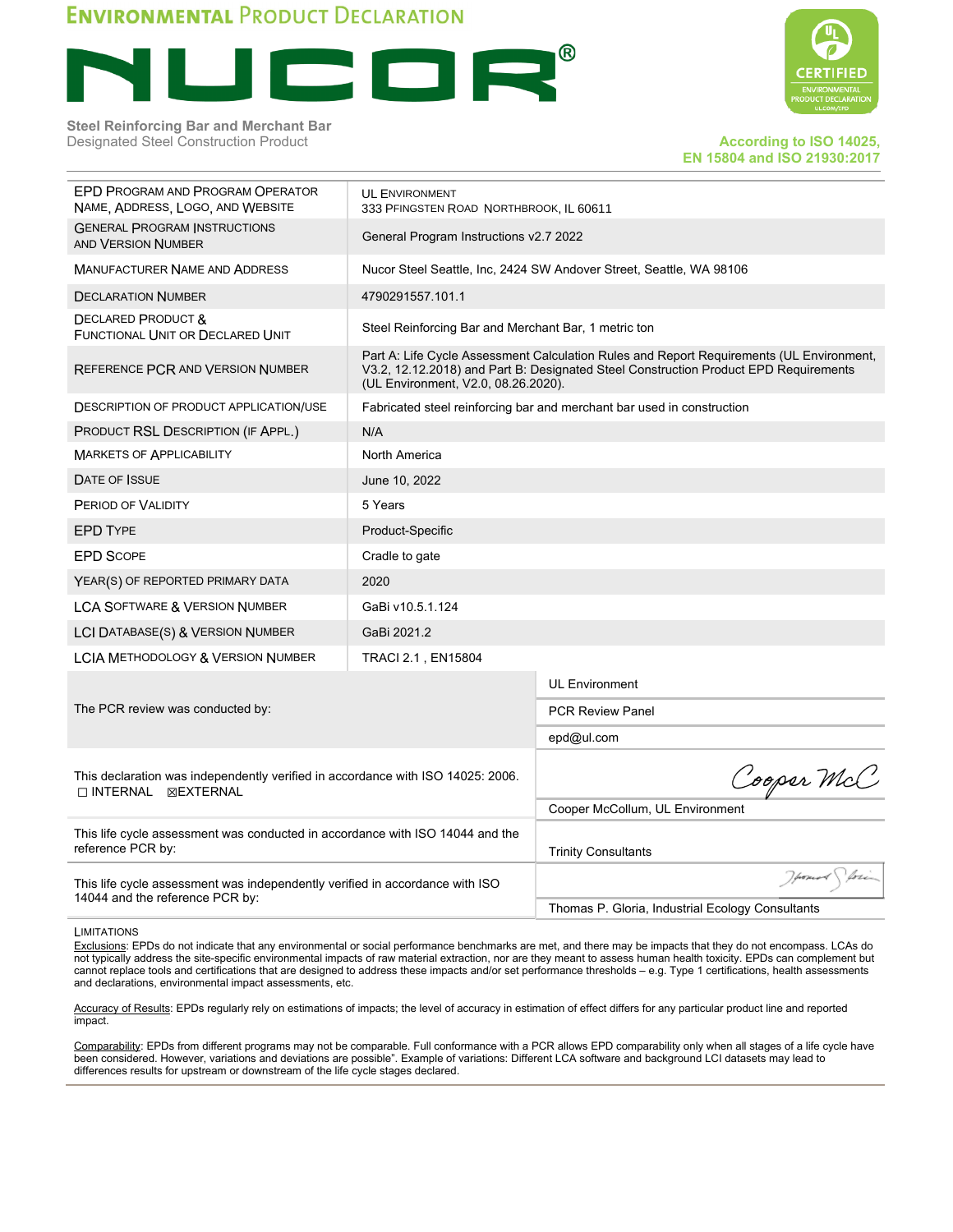

**Steel Reinforcing Bar and Merchant Bar Designated Steel Construction Product According to ISO 14025, According to ISO 14025,** 



**EN 15804 and ISO 21930:2017**

### **Product Definition and Information**

#### **Description of Organization**

We aim to lead our industry in embracing environmental responsibility in all aspects of our business. For us, taking care of the environment is more than a corporate policy, it is a cultural responsibility shared by all of our teammates from the front line to management. And while this commitment is good for our business, it is even better for the communities where we live and work.

Nucor Steel Seattle operates a steel mill, founded in 1904, that is located in West Seattle. It currently produces predominantly steel reinforcing bar (steel rebar) and merchant bar quality (MBQ) products and employs approximately 330 teammates. We recognize our role in protecting the environment and have demonstrated a long-standing commitment to its welfare. We are Washington's largest recycler, recycling approximately 600,000 tons of scrap steel in 2020. Using an electric arc furnace steel recycling technology, we produce high-quality steel with 99.4 percent recycled content.

We have invested tens of millions of dollars into our Seattle facility to make it among the most efficient and environmentally friendly steel plants in the world.

This environmental product declaration (EPD) represents fabricated steel reinforcing bar and merchant bar produced via an electric arc furnace (EAF) from Nucor Corporation's mill in Seattle, Washington.

#### **Product Description**

Rebar assemblies are used in building and road/bridge projects where they are embedded in concrete. These products are rolled round deformed bars which are further detailed, cut, bent and/or tied into assemblies to prepare for installation. Additionally, MBQ shapes are angles, flats, rounds, channels and others used in a variety of building, industrial and equipment products. For use in the construction market, they are detailed, cut, drilled, bolted, welded and otherwise processed at the fabricator to be prepared for installation.

Steel rebar and MBQ produced by Nucor's Seattle mill are defined by the following ASTM standards:

- **ASTM A36/A36M-14** Standard Specification for Carbon Structural Steel
- **ASTM A529/A529-14** Standard Specification for High-Strength Carbon-Manganese Steel of Structural Quality [Grades 50, 55]
- **ASTM A709/A709M-16a** Standard Specification for Structural Steel for Bridges [Grades 36, 50]
- **ASTM A572/A572M-15** Standard Specification for High-Strength Low-Alloy Columbium-Vanadium Structural Steel [Grades 50, 55]
- **ASTM A615/A615M-16** Standard Specification for Deformed and Plain Carbon Steel Bars for Concrete Reinforcement [Grades 40, 60, 75, 80, 100]
- **ASTM A706/A706M-16** Standard Specification for Deformed and Plain Low-Alloy Steel Bars for Concrete Reinforcement [Grades 60, 80]
- **ASTM F1554-15e1** Standard Specification for Anchor Bolts, Steel, 36, 55, and 105-ksi Yield Strength [Grade 55]
- **ASTM A588/A588M-15** Standard Specification for High-Strength Low-Alloy Structural Steel, up to 50 ksi [345 MPa] Minimum Yield Point, with Atmospheric Corrosion Resistance [Grade B]
- **ASTM A29/A29M-15** Standard Specification for General Requirements for Steel Bars, Carbon and Alloy, Hot-Wrought [Grades 1006, 1008, 1010, 1012, 1015, 1018, 1022, 1045, 1527, 4140]

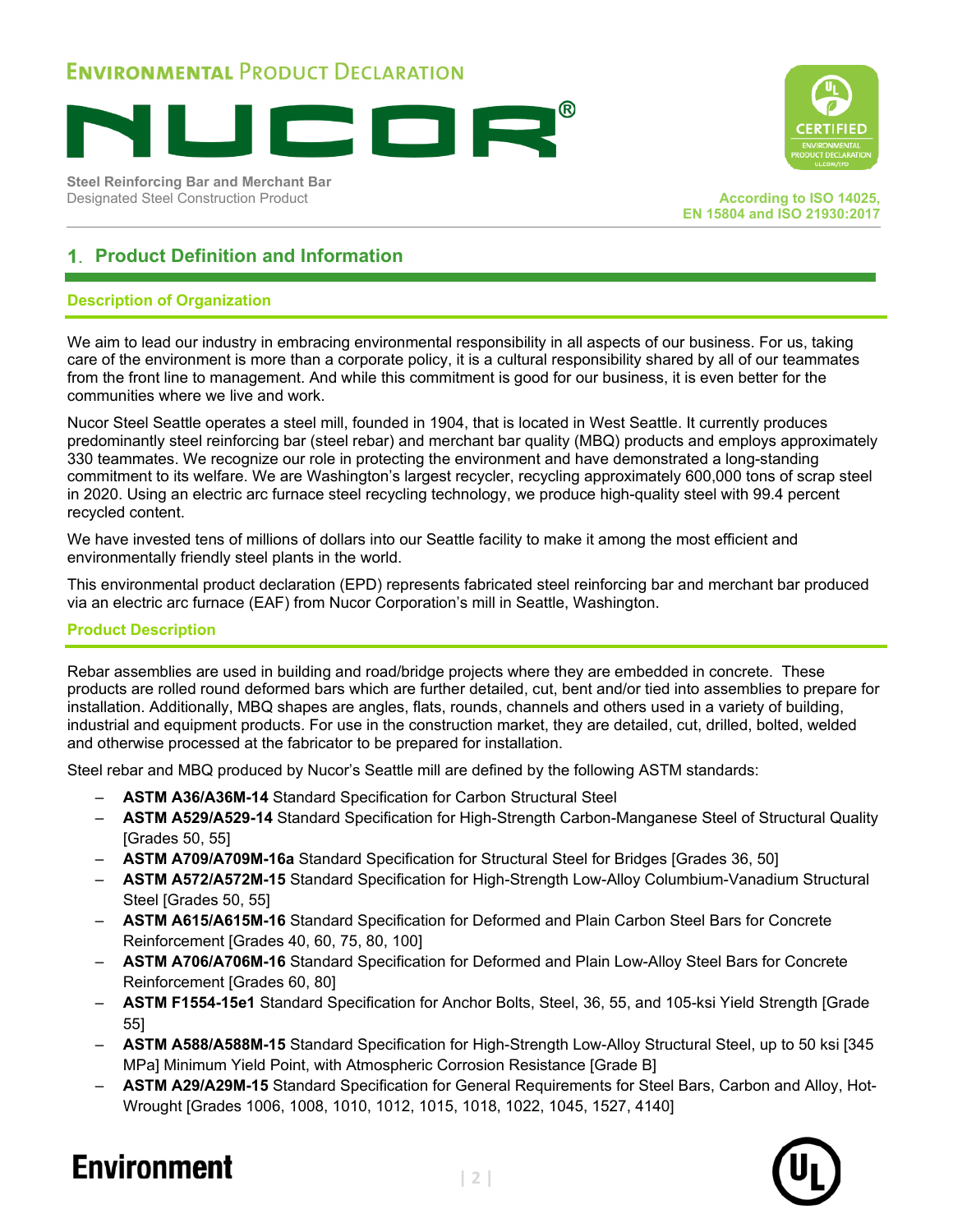





**EN 15804 and ISO 21930:2017**

- **CSA G40.20-13/G40.21-13** General Requirements for rolled or welded structural quality steel / Structural quality steel [Grades 44W, 50W, 55W]
- **CSA G30.18M-09 (R2014)** Carbon steel bars for concrete reinforcement [Grades 400R, 500R, 400W, 500W]

#### **Product Average**

The 2020 production data used in this EPD considers rebar and MBQ products produced by Nucor Steel Seattle during the year. Results are provided for the Seattle facility only.

#### **Application**

Rebar and MBQ products are used in a wide variety of applications. These products are rolled into a variety shapes such as rebar, flats, angles, rounds, square and specialty shapes that are detailed, cut, drilled, bolted, welded, and otherwise processed at the fabricator in order to prepare them for installation.

**Declaration of Methodological Framework**

The scope of the EPD is cradle-to-gate, including raw material extraction and processing, upstream transportation, and product manufacture (Modules A1, A2, and A3).

#### **Technical Requirements**

Technical data for the studied product can be found in the table below.

#### **Table 1. Technical data for steel product**

| <b>NAME</b>                      | <b>VALUE</b>                          | <b>UNIT</b>         |
|----------------------------------|---------------------------------------|---------------------|
| Density                          | 7,800                                 | kg/m <sup>3</sup>   |
| Melting point                    | 1425-1450                             | °С                  |
| Electrical conductivity at 20°C  | <b>NA</b>                             | $%$ of IAC $8$      |
| Thermal conductivity             | NA.                                   | $W/(m-K)$           |
| Coefficient of thermal expansion | <b>NA</b>                             | $m/m$ - $\degree$ C |
| Modulus of elasticity            | NA.                                   | N/mm <sup>2</sup>   |
| Shear modulus                    | <b>NA</b>                             | N/mm <sup>2</sup>   |
| Specific heat capacity           | NA.                                   | $J/kg$ -°C          |
| Hardness, Brinell Number         | 80-100                                | HB                  |
| Yield strength                   | 250-550                               | N/mm <sup>2</sup>   |
| Ultimate tensile strength        | 410-655                               | N/mm <sup>2</sup>   |
| Breaking elongation              | $13 - 20$                             | $\%$                |
| Chemical composition             | Varies by ASTM<br>Specification/Grade | % by mass           |

#### **Properties of Declared Product as Delivered**

The steel rebar and MBQ can be fabricated (i.e., cut or otherwise modified) by a fabricator or shipped directly to a job

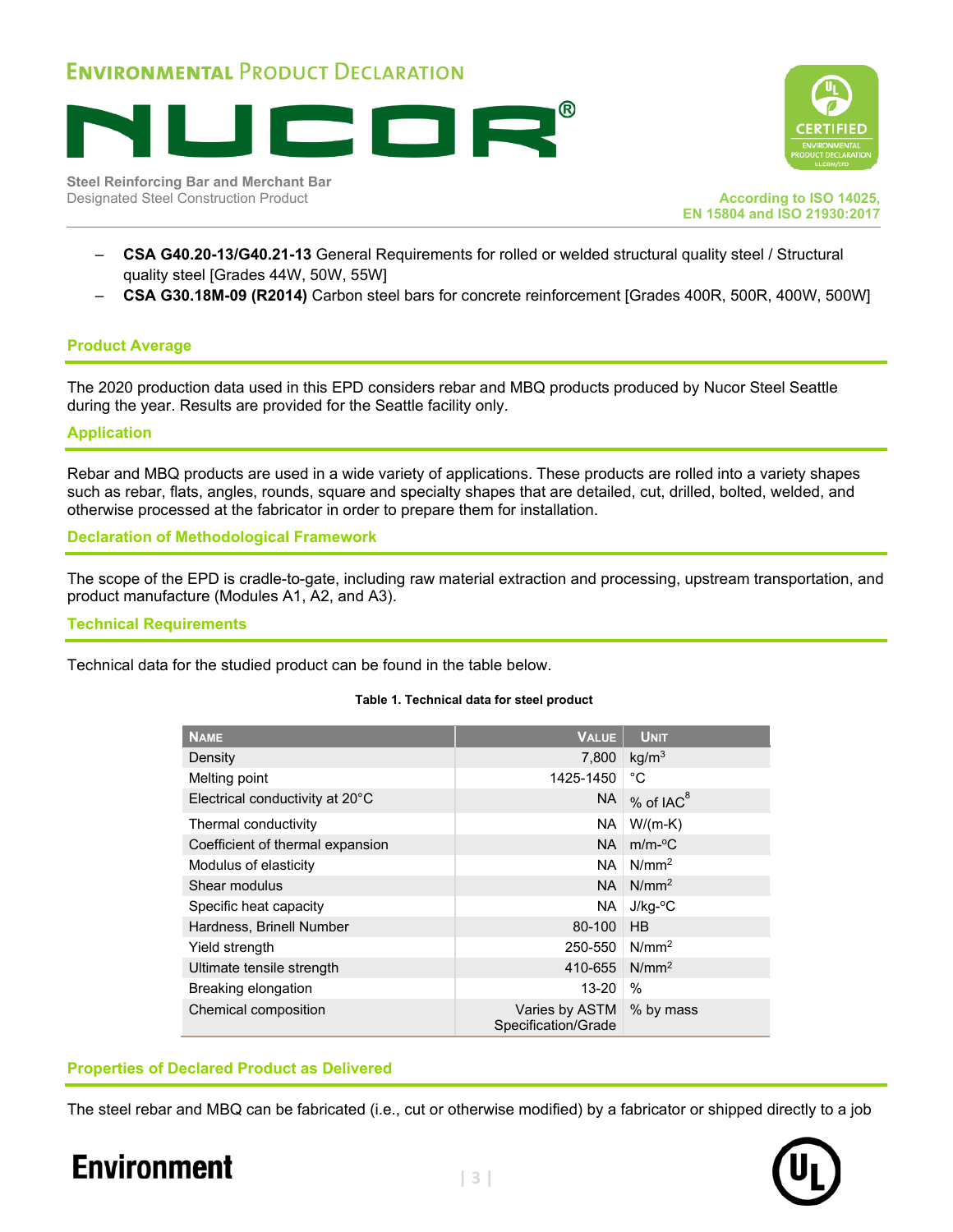

**Steel Reinforcing Bar and Merchant Bar** Designated Steel Construction Product **According to ISO 14025, According to ISO 14025,** 



**EN 15804 and ISO 21930:2017**

#### site. This EPD addresses fabricated product.

#### **Material Composition**

Steel rebar and MBQ products are manufactured entirely from carbon steel. They do not contain any materials or substances for which there exists a route to exposure that leads to humans or flora/fauna in the environment being exposed to said materials or substances at levels exceeding safe health thresholds.

#### **Manufacturing**

The Nucor Seattle Mill is a steel mini-mill which uses electric arc furnace (EAF) technology to produce steel from recycled scrap metal. Scrap metal is received via rail and truck and is inspected and sorted into piles located within the on-site scrapyard using electro-magnetic cranes. Scrap is moved from the scrapyard in charge buckets mounted on flatbed cars to the melt shop. Scrap buckets are picked up using an overhead charging crane and dumped into the top of the EAF. Typically, the EAF contains a "hot heel," which is a small amount of molten steel from the previous heat (batch of steel), to assist in the rapid melting of the new scrap charge. Once the EAF is charged with scrap, electric current is applied via three large electrodes made of graphite or other high carbon material to melt the scrap. The electrodes are consumed in the melting process. The Seattle Mill EAF is equipped with co-jet burners which introduce natural gas and oxygen for oxyfuel combustion. These burners even out energy imbalances, reduce furnace hot spots, and improve the overall energy efficiency of the process.

Additives are introduced during the melting process to maintain the optimal steel melting conditions and to achieve the desired steel grade. Lime is added as a fluxing agent to assist in the removal of unwanted constituents. Carbon can be added with the initial charge or injected with oxygen. Charge carbon carburizes the steel and provides additional energy to the melting process by the chemical oxidation of the carbon. Injection carbon and oxygen forms carbon monoxide bubbles which agitate and convert the slag to a frothy consistency. This practice enhances the removal of impurities in the steel and also provides faster heat times, thereby improving energy efficiency. Additional additives may include various metal alloys to achieve the desired composition of the final steel product.

Once the ideal melt conditions have been reached, a ladle is placed at the tapping side of the EAF, the furnace is deenergized, and the molten steel is poured into the ladle. The ladle transports the molten steel to a stir station which promotes a more homogeneous mixture. The molten steel then enters the tundish which is a funnel-like device which feeds molten steel to a continuous casting process using water-cooled copper molds. In the caster, the steel begins to cool and solidify into billets.

The EAF is equipped with a high temperature baghouse to control particulate matter emissions from the process. Any EAF emissions not captured by this baghouse enter the melt shop, where they are captured by the melt shop canopy hoods and directed to a low temperature baghouse. This low temperature baghouse also captures emissions from other processes in the melt shop such as natural gas combustion for preheating of the ladle, tundish, etc. and billet cutting torches.

The steel billets are further processed by first reheating them to around  $2,000^{\circ}F$  in a reheat furnace. The reheated billets then enter the rolling mill where they are rolled into final steel products. Steel products include concrete reinforcing bars or merchant bar products such as hot-rolled bars, rod, light shapes, structural angles, structural

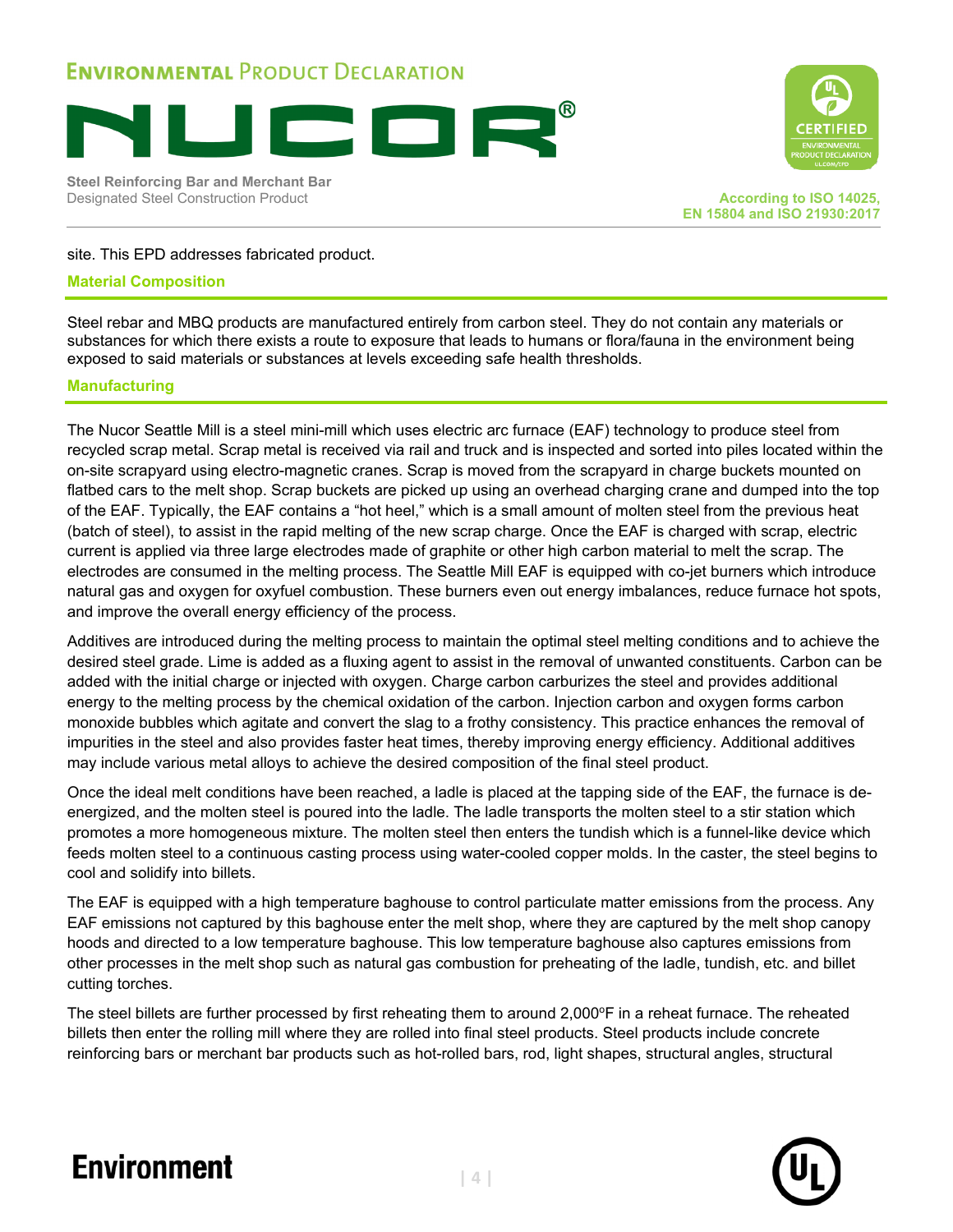





channels and guardrails in carbon and alloy steel. The final steel products are packaged and transported off-site via rail or truck.

Steel products are transported via rail or truck from Nucor Seattle to downstream fabrication facilities. At these facilities, the steel is cut, rolled, or bent before being sold to consumers. Finished steel is also sold to distributers for consumer use.





#### **Packaging**

Packaging at the Nucor Seattle facility falls below the cut-off criteria and therefore it is not included in the LCA for this EPD. Packaging at the fabrication facility includes the use of bags, tags, dunnage, and pallets and is included.

### **Life Cycle Assessment Background Information**

#### **Declared Unit**

The declared unit is one (1) metric ton of fabricated steel reinforcing bar and merchant bar product.

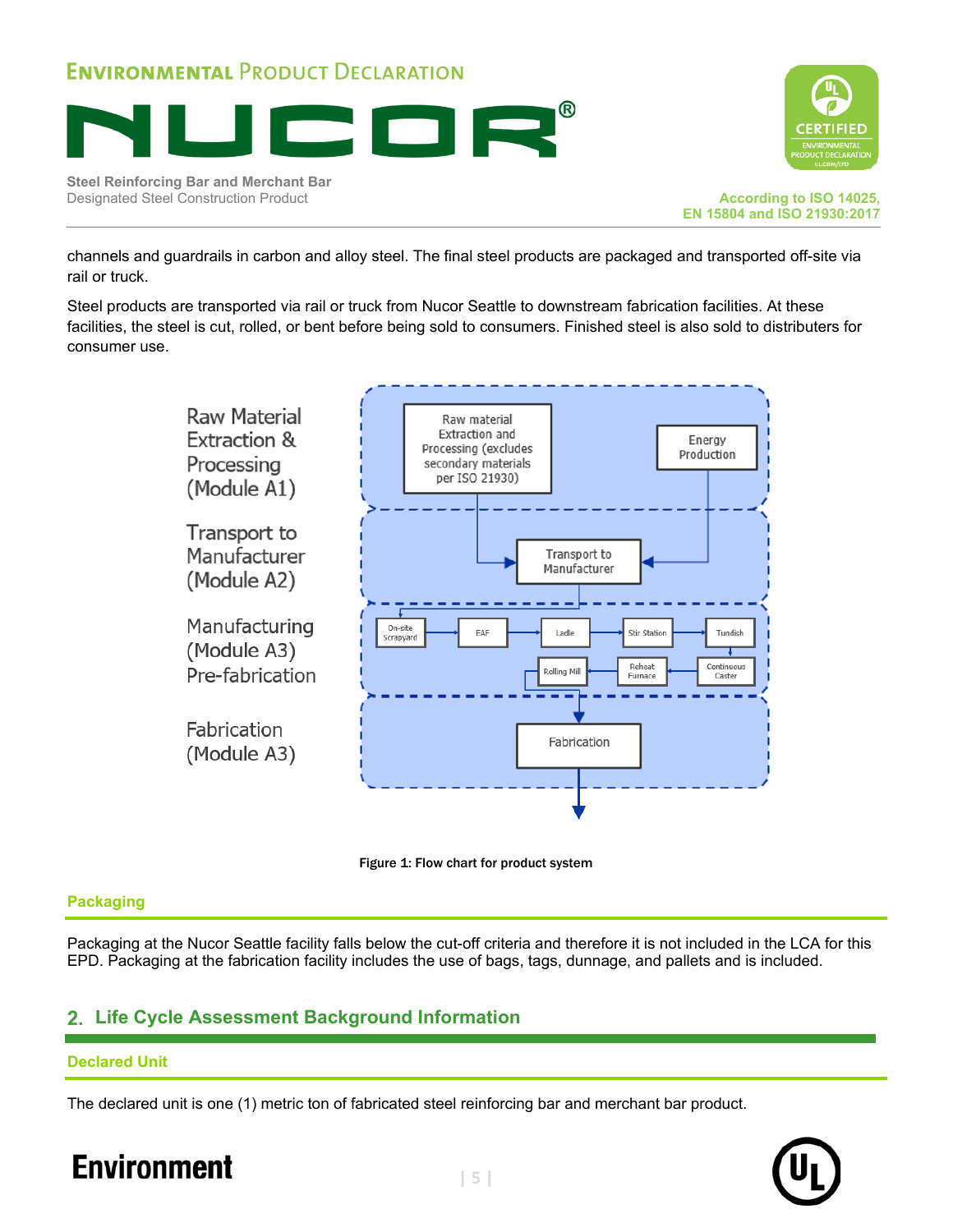





#### **System Boundary**

Per the PCR, this cradle-to-gate analysis provides information on the Product Stage of the steel product life cycle, including modules A1, A2, and A3. Product delivery, installation and use, and product disposal (modules A4 – A5, B1 – B7, C1 – C4, and D) have not been included.

|                     | <b>PRODUCT STAGE</b> |                |                                | CONSTRUCT-<br>ION PROCESS<br><b>STAGE</b> |            | <b>USE STAGE</b> |                |             |               |                                                                      | <b>END OF LIFE STAGE</b>                                                   |                | <b>BENEFITS</b><br><b>AND</b><br><b>LOADS</b><br><b>BEYOND THE</b><br><b>SYSTEM</b><br><b>BOUNDARY</b> |                     |                |                                            |
|---------------------|----------------------|----------------|--------------------------------|-------------------------------------------|------------|------------------|----------------|-------------|---------------|----------------------------------------------------------------------|----------------------------------------------------------------------------|----------------|--------------------------------------------------------------------------------------------------------|---------------------|----------------|--------------------------------------------|
| Raw material supply | Transport            | Manufacturing  | Transport from gate to<br>site | Assembly/Install                          | 9se        | Maintenance      | Repair         | Replacement | Refurbishment | Operational<br>During<br>Use<br>Jse<br>Product<br>Building<br>Energy | Operational<br>During<br><b>Jse</b><br>Use<br>Product<br>Building<br>Water | Deconstruction | Transport                                                                                              | processing<br>Waste | Disposal       | Recycling Potential<br>Recovery,<br>Reuse, |
| A <sub>1</sub>      | A2                   | A <sub>3</sub> | A4                             | A <sub>5</sub>                            | <b>B1</b>  | <b>B2</b>        | B <sub>3</sub> | <b>B4</b>   | <b>B5</b>     | <b>B6</b>                                                            | <b>B7</b>                                                                  | C <sub>1</sub> | C <sub>2</sub>                                                                                         | C <sub>3</sub>      | C <sub>4</sub> | D                                          |
| X                   | X                    | X              | <b>MND</b>                     | <b>MND</b>                                | <b>MND</b> | <b>MND</b>       | <b>MND</b>     |             | MND MND       |                                                                      | MND MND MND MND MND MND                                                    |                |                                                                                                        |                     |                | <b>MND</b>                                 |

#### **Cut-off Rules**

Per the PCR, processes contributing greater than 1% of the total environmental impact indicator for each impact are included in the inventory. In cases where no matching life cycle inventories were available to represent a flow, proxy data were applied based on conservative assumptions regarding environmental impacts. No other known flows are deliberately excluded from this EPD.

The packaging material inflow at Nucor Seattle is not included in the LCA. The packaging material represents less than 1% of the total inflow by mass and is therefore well below the limits given by the cut-off rules stated in the relevant PCR document for this EPD. Cumulatively, these exclusions may not exceed 5% of total impacts or total mass inflow. Packaging at the fabrication site is included.

The mass input of each of these omitted streams is less than 1% of the total mass input streams into the system and the cumulative mass input of all of the omitted streams is less than 5% of the total mass input streams. Therefore, no data gaps were allowed which were expected to significantly affect the outcome of the indicator results.

#### **Data Sources**

The LCA model was created using the GaBi Software system for life cycle engineering, version 10.5.1.124, developed by Sphera (Sphera, 2021). Background life cycle inventory data for raw materials and processes were obtained from the GaBi 2021.2 database. Primary manufacturing data and fabrication data were provided by Nucor.

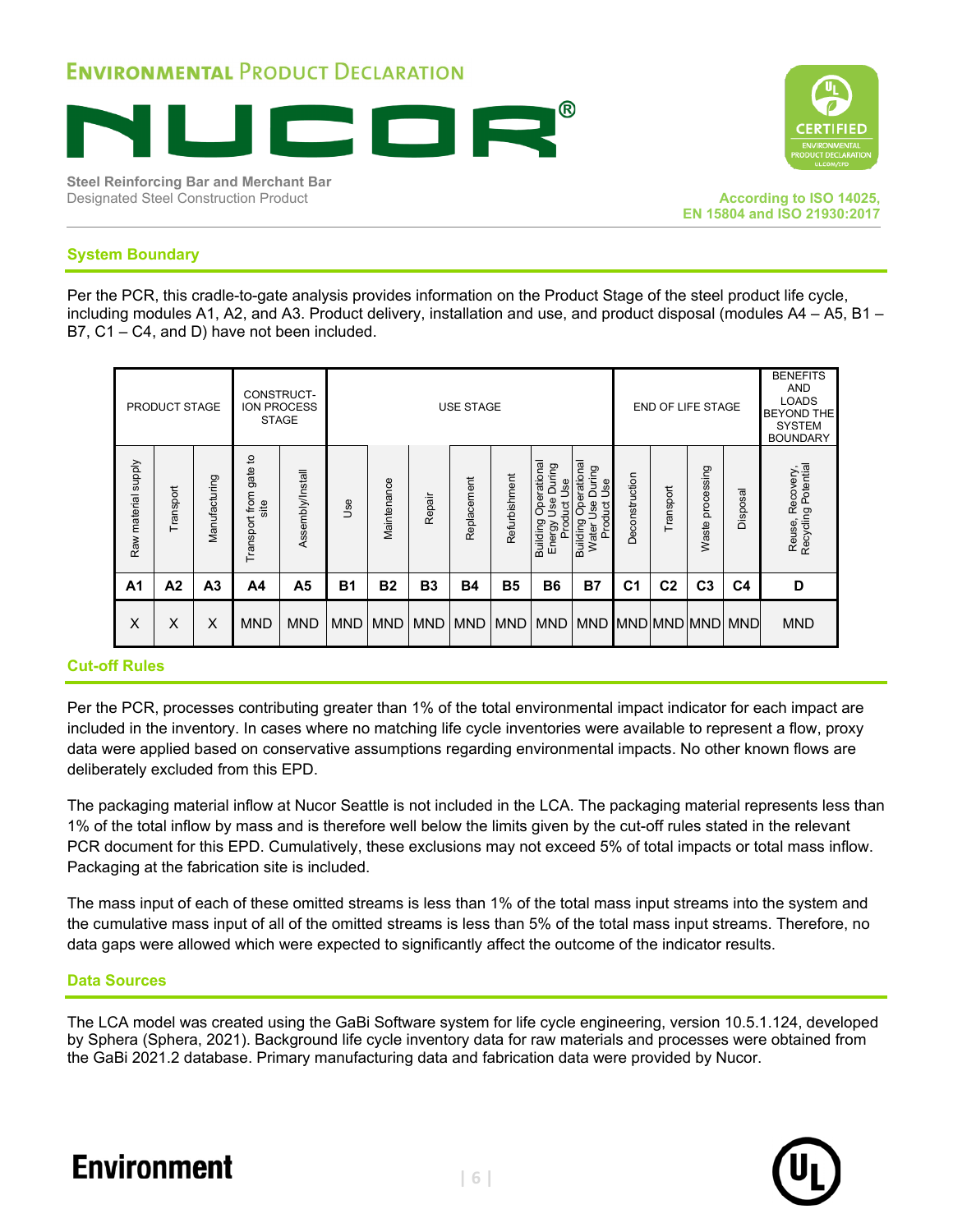

**Steel Reinforcing Bar and Merchant Bar Designated Steel Construction Product According to ISO 14025, According to ISO 14025,** 



**EN 15804 and ISO 21930:2017**

#### **Data Quality**

A variety of tests and checks were performed by the LCA practitioner throughout the project to ensure high quality of the completed LCA. Checks included an extensive review of project-specific LCA models as well as the background data used.

Primary data represents production in the United States at the Nucor Steel Seattle facility. Fabrication data represents production in the United States at two downstream fabrication facilities. An electricity provider specific dataset, via Seattle City Light, was used to represent the Seattle facility's energy consumption. Proxy datasets were used as needed for raw material inputs to address lack of data for a specific material or for a specific geographical region. These proxy datasets were chosen for their technological representativeness of the actual materials.

#### **Period under Review**

Primary data collected represent production during the 2020 calendar year. This analysis is intended to represent production in 2020.

#### **Allocation**

Per ISO 21930 and the PCR, this LCA follows an attributional approach. As such, no allocation using system expansion was performed. Allocation of background data (energy and materials) taken from the GaBi 2021 databases is documented online at http://www.gabi-software.com/international/support/gabi/.

The Nucor Seattle Mill EAF produces steel billet and slag. All slag is sold as-is. Of the steel billet, 7.1% by mass is sold as-is, while the remaining 92.9% by mass continues onto the rolling mill to be rolled into steel reinforcing bar and merchant bar products. The slag and steel billet are considered co-products of the product system resulting from a joint co-production process. Therefore, this study allocated the environmental burden upstream of the rolling mill between the slag, steel billet, and steel reinforcing bar and merchant bar products.

#### **Estimates and Assumptions**

The underlying study was conducted in accordance with the PCR. While this EPD has been developed by industry experts to best represent the product system, real life environmental impacts of fabricated steel products may extend beyond those defined in this document.

All of the raw materials and energy inputs have been modeled using processes and flows that closely follow actual production data on raw materials and processes. All of the reported material and energy flows have been accounted for.

Raw Material procurement and upstream transport to Nucor's Seattle Mill is included for all raw materials above the cut-off thresholds. Distances by truck and rail were estimated using Google Earth, while sea travel distances were estimated using searoutes.com. In some cases, the Seattle Mill sources a single raw material from multiple distributors, in which case the transport to every distributor was modeled assuming an equal distribution. Only travel to the facility is accounted for (i.e., return truck and rail trips are considered out of scope).

Steel produced at Nucor Seattle is transported via rail or truck to multiple fabrication sites. Emissions from transport to the fabricator were included by calculating a weighted average distance for each mode of transport.

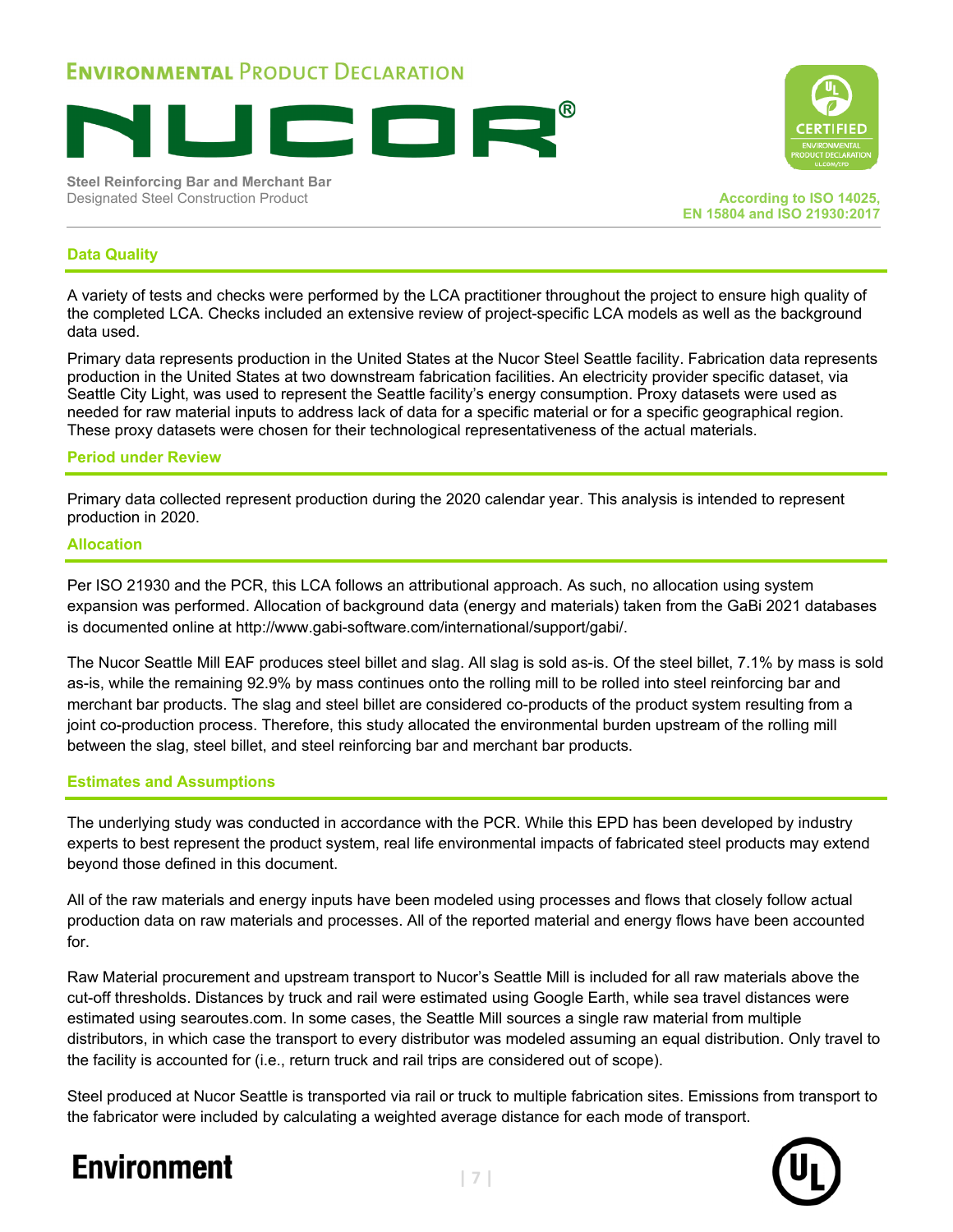

**Steel Reinforcing Bar and Merchant Bar** Designated Steel Construction Product **According to ISO 14025,**



### **LCA Results**

LCIA results are relative expressions and do not predict actual impacts, the exceeding of thresholds, safety margins or risks.

#### **Buy Clean California Act (BCCA) Results**

The Buy Clean California Act (BCCA) allows for the exclusion of emissions that occur during the fabrication stages in reporting total Global Warming Potential (GWP) results. Therefore, this LCA report provides separate, pre-fabrication GWP results for BCCA compliance.

#### **Table 2. BCCA Results, per 1 metric ton (unfabricated)**

| <b>PARAMETER</b>                   | Unit         | A <sub>1</sub> | A <sub>2</sub> | A <sub>3</sub> | Total |
|------------------------------------|--------------|----------------|----------------|----------------|-------|
| GWP 100 (excl.<br>biogenic carbon) | $kg CO2$ eq. | 177            | 12             | 224            | 413   |
| GWP 100 (incl.<br>biogenic carbon) | $kg CO2$ eq. | 176            | 12             | 224            | 412   |

#### **Fabricated Bar Results**

 $\overline{\phantom{a}}$ 

Fabrication requires 1.08 metric tons of bar per 1 metric ton of fabricated product. Module A1 includes production of all 1.08 metric tons of bar.

#### **Table 3. LCIA results, per 1 metric ton (fabricated)**

| <b>PARAMETER</b>                   | <b>UNIT</b>            | A <sub>1</sub> | A <sub>2</sub> | A <sub>3</sub> | <b>Total</b> |
|------------------------------------|------------------------|----------------|----------------|----------------|--------------|
| GWP 100 (excl.<br>biogenic carbon) | $kg CO2$ eq.           | 191            | 13             | 329            | 532          |
| GWP 100 (incl.<br>biogenic carbon) | $kg CO2$ eq.           | 191            | 13             | 313            | 517          |
| <b>ODP</b>                         | kg CFC 11 eq.          | $5.0E-13$      | 6.7E-15        | $2.0E-05$      | $2.0E-05$    |
| AP                                 | kg SO <sub>2</sub> eq. | $9.3E-01$      | $5.2E-02$      | $9.1E - 01$    | 1.9          |
| EP                                 | kg N eq.               | $2.3E-02$      | 4.7E-03        | 6.9E-02        | $9.7E-02$    |
| <b>SFP</b>                         | kg O <sub>3</sub> eq.  | 10.6           | 1.4            | 22.8           | 34.8         |
| <b>ADPfossil</b>                   | MJ surplus             | 367            | 19             | 159            | 546          |



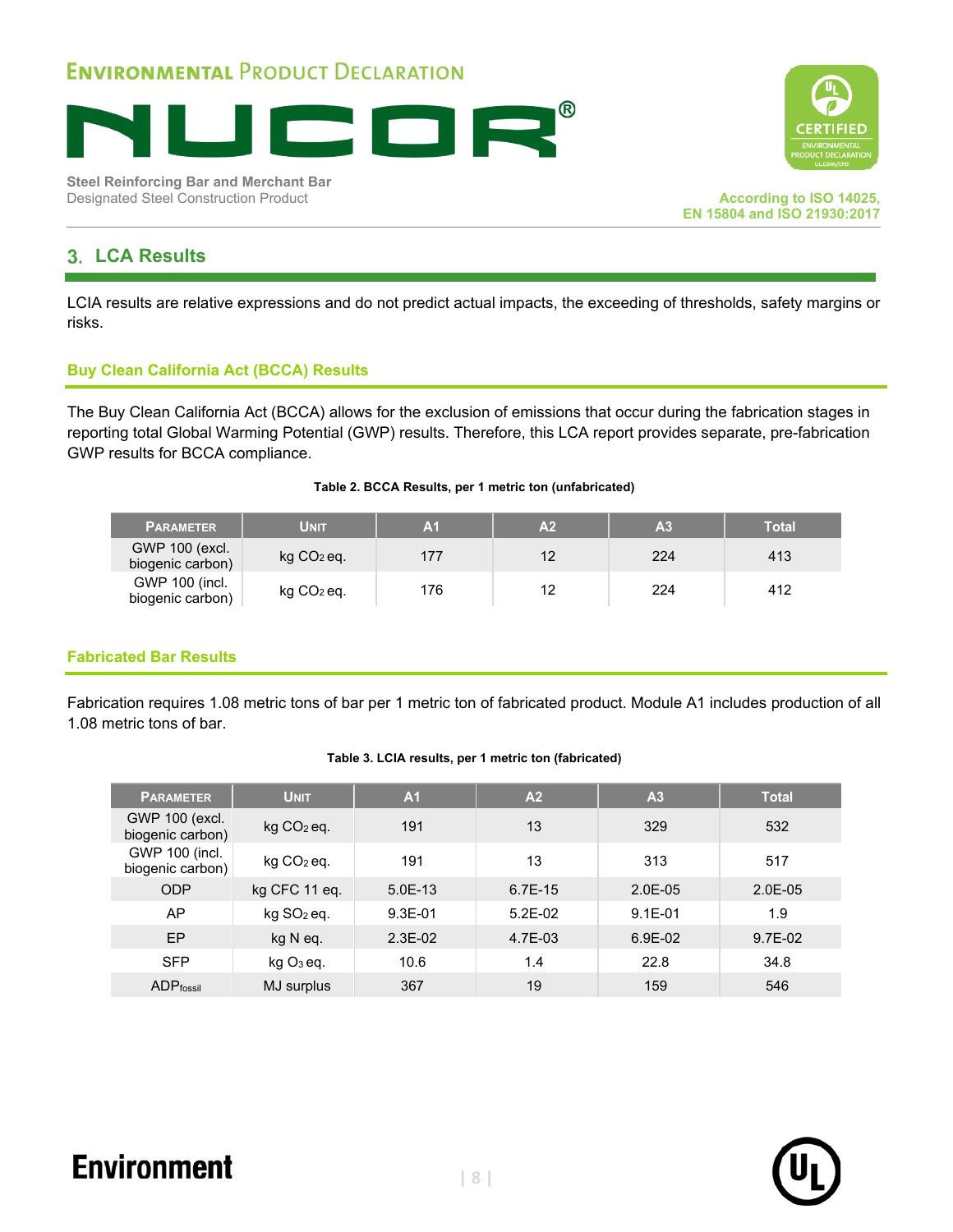

**Steel Reinforcing Bar and Merchant Bar** Designated Steel Construction Product **According to ISO 14025, According to ISO 14025**,



**EN 15804 and ISO 21930:2017**

| <b>PARAMETER</b>        | <b>UNIT</b>    | A <sub>1</sub> | A <sub>2</sub> | A <sub>3</sub> | <b>Total</b> |
|-------------------------|----------------|----------------|----------------|----------------|--------------|
| <b>RPRE</b>             | <b>MJ LHV</b>  | 128            | 10             | 2517           | 2656         |
| <b>RPR<sub>M</sub></b>  | MJ LHV         | $\Omega$       | $\mathbf 0$    | $\mathbf 0$    | 0            |
| NRPR <sub>E</sub>       | <b>MJ LHV</b>  | 3558           | 176            | 1635           | 5369         |
| <b>NRPR<sub>M</sub></b> | MJ LHV         | 988            | 0              | 0              | 988          |
| <b>SM</b>               | kg             | 1014           | $\mathbf 0$    | $\mathbf 0$    | 1014         |
| <b>RSF</b>              | <b>MJ LHV</b>  | $\Omega$       | $\mathbf{0}$   | 0              | $\Omega$     |
| <b>NRSF</b>             | <b>MJ LHV</b>  | $\mathbf 0$    | $\Omega$       | $\mathbf 0$    | $\Omega$     |
| <b>RE</b>               | MJ LHV         | $\Omega$       | $\Omega$       | 0              | 0            |
| <b>FW</b>               | m <sup>3</sup> | 1.45           | 0.03           | 11.17          | 12.65        |

#### **Table 4. Resource use results, per 1 metric ton (fabricated)**

#### **Table 5. Output flows and waste categories results, per 1 metric ton (fabricated)**

| <b>PARAMETER</b> | <b>UNIT</b>   | A <sub>1</sub> | A <sub>2</sub> | A <sub>3</sub> | <b>Total</b> |
|------------------|---------------|----------------|----------------|----------------|--------------|
| <b>HWD</b>       | kg            | $5.1E-07$      | 1.3E-08        | 2.8E-07        | 8.0E-07      |
| <b>NHWD</b>      | kg            | 4.7            | $2.5E-02$      | 1.0            | 5.8          |
| <b>HLRW</b>      | kg            | 4.0E-05        | 3.6E-06        | $1.4E - 04$    | 1.9E-04      |
| <b>ILLRW</b>     | kg            | $3.2E-04$      | 3.4E-05        | 1.3E-03        | 1.7E-03      |
| <b>CRU</b>       | kg            | $\mathbf 0$    | 0              | 0              | $\mathbf 0$  |
| <b>MR</b>        | kg            | 0              | $\mathbf 0$    | 16.8           | 16.8         |
| <b>MER</b>       | kg            | $\mathbf 0$    | $\Omega$       | 0              | $\mathbf 0$  |
| ЕE               | <b>MJ LHV</b> | 0              | 0              | 0              | 0            |



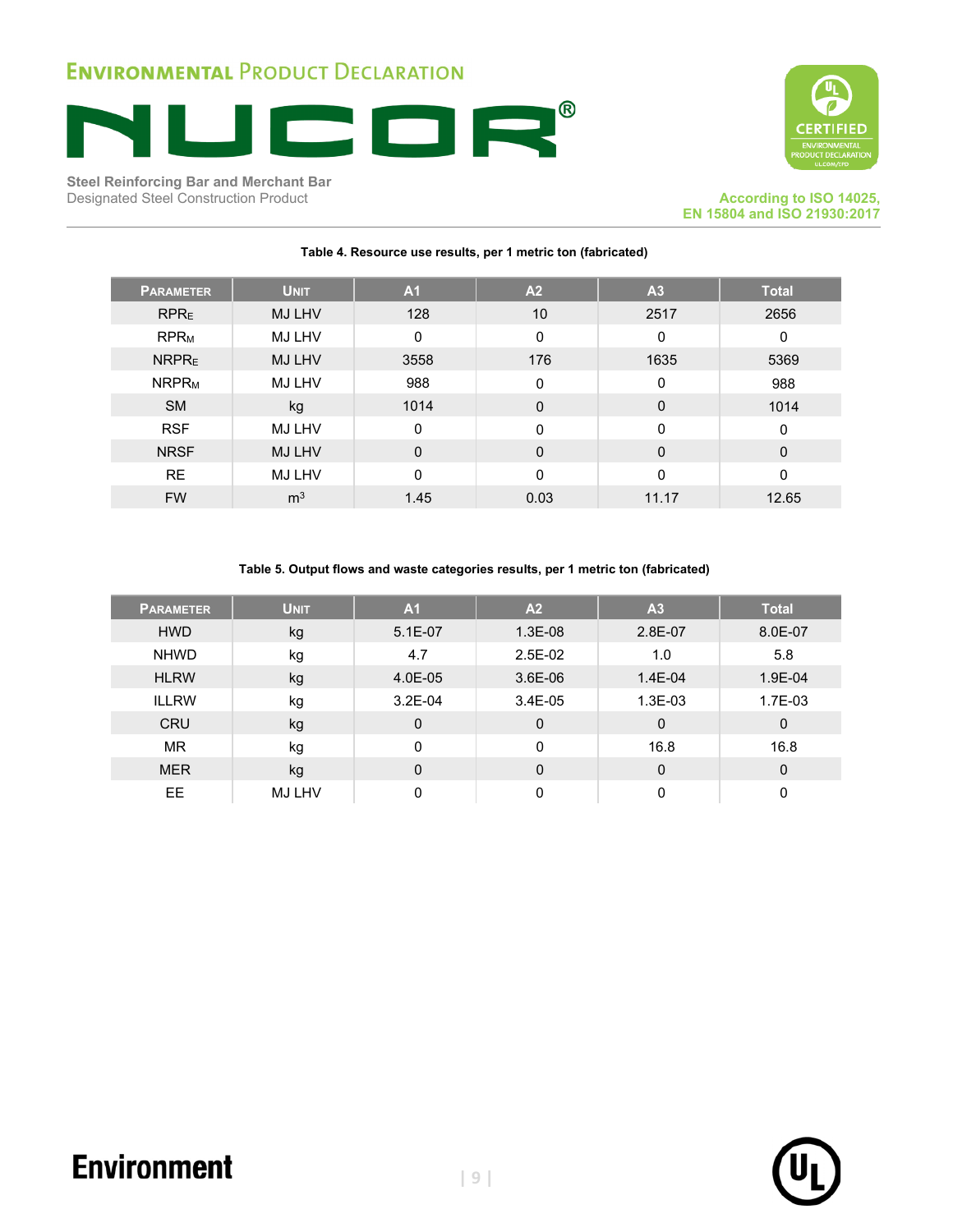



**Steel Reinforcing Bar and Merchant Bar** Designated Steel Construction Product **According to ISO 14025,**

### **LCA Interpretation**

The below figure presents the relative contribution of the A1, A2, and A3 modules (including fabrication) to the total.



**Figure 2: Relative contributions by module, IPCC AR5 + TRACI 2.1 impact categories**

The impact assessment results indicate that Module A3, i.e. manufacturing, which includes purchased electricity generation, on-site natural gas and diesel combustion, and facility emissions is the key contributor to the potential environmental impact for global warming potential, ozone depletion potential, eutrophication, and smog formation. Module A1, i.e. raw material procurement, is a key contributor to acidification and abiotic resource depletion of fossil energy resources. Module A2, i.e. transport to manufacturer, is not the most significant contributor to any impact category.

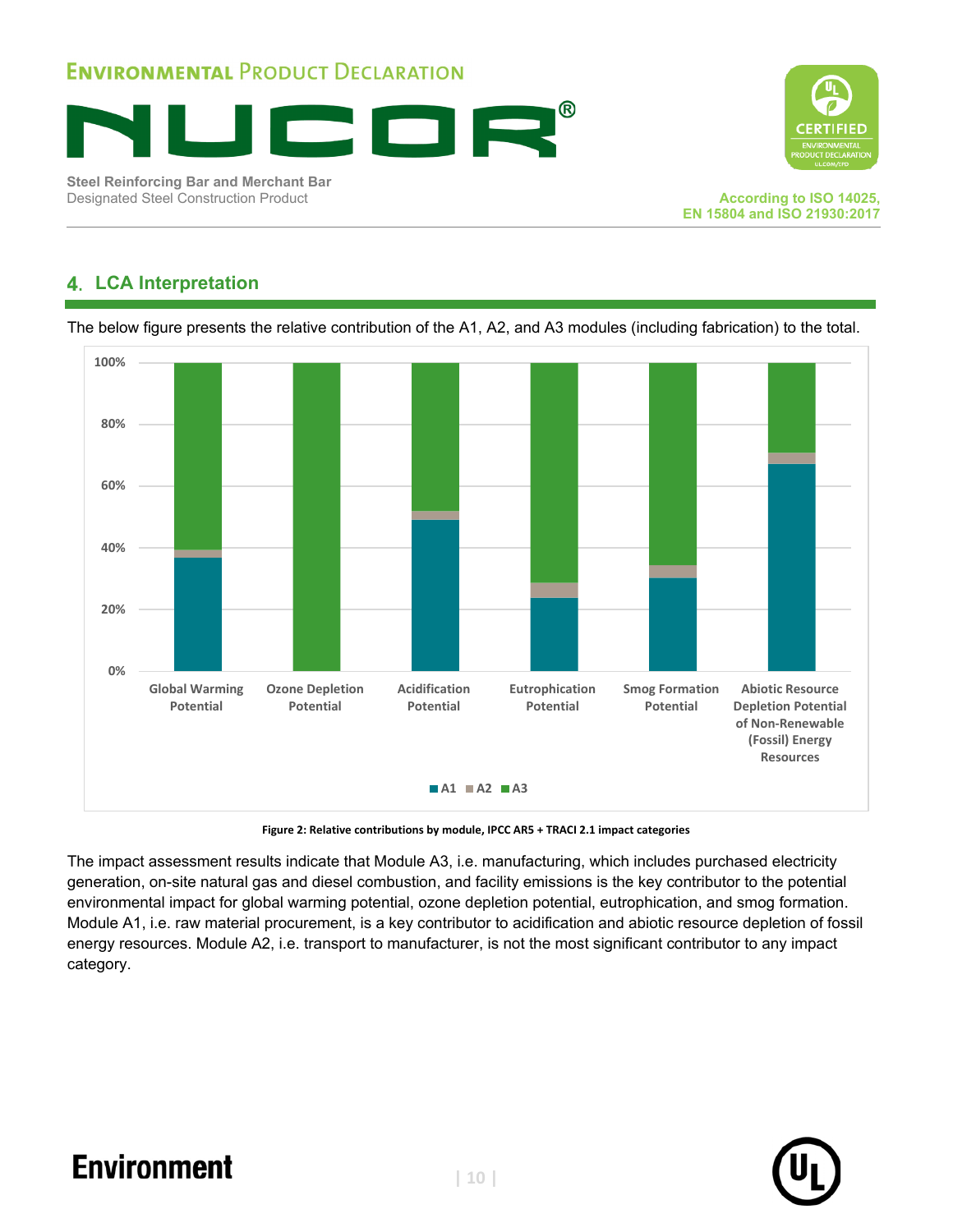

**Steel Reinforcing Bar and Merchant Bar Designated Steel Construction Product According to ISO 14025, According to ISO 14025,** 



**EN 15804 and ISO 21930:2017**

### **Additional Environmental Information**

#### **Health and Safety**

Refer to the Nucor Bar SDS<sup>[1](#page-11-0)</sup> for additional environmental and health protection during the product manufacturing process. Be sure to follow all recommended handling and product manufacturing guidance.

**Safety:** Since 2005, Nucor has partnered with the Occupational Safety and Health Administration (OSHA) through its Voluntary Protection Program (VPP), which recognizes companies that voluntarily go the extra mile to meet rigorous safety standards. The Voluntary Protection Program (VPP) recognizes employers and workers in private industry and federal agencies who have implemented effective safety and health management systems and maintain injury and illness rates below national Bureau of Labor Statistics averages for their respective industries. An important aspect of VPP is the Special Government Employee (SGE) Program, which allows industry employees to work alongside OSHA and of which approximately 640 Nucor employees are active participants as of September 2018.

In terms of safety, 7 of Nucor's 12 rebar and merchant bar mills have attained their VPP certification from the federal OSHA, which is OSHA's highest level of recognition that few manufacturers achieve, and demonstrates our commitment to leading the industry by example. The seven steel recycling facilities in Nucor's Bar Mill Group that have VPP status are: Nucor Steel Auburn Inc. (NY), Nucor Steel Jackson, Inc. (MS), Nucor Steel Kankakee, Inc. (IL), Nucor Steel Kingman, LLC (AZ), Nucor Steel Marion, Inc. (OH), and Nucor Steel – Texas.

Four Nucor divisions employ the American National Standards Institute (ANSI) Z-10 Occupational Health and Safety Management System. And four others participate in the OSHA Series (OSHAS) 18001 Divisions. ANSI Z-10 is audited to best practices and in safety and health. OSHAS 18001 is an international safety and health system that provides a framework to promote better safety and health systems.

#### **Environmental Activities and Certifications**

Certain additional environmental activities and certifications are discussed in the following subsections. More information on Nucor's certifications and environmental initiatives can be found at www.nucor.com/.

**ISO 14001:2015 Environmental Management System:** The environmental performance of Nucor's bar steel mills focuses on continuous improvement through internal and external training, application of new technologies and how data and results are communicated. To provide a framework for Nucor teammates to follow, Nucor utilizes ISO 14001, which is the international standard that establishes specific requirements for an effective environmental management system (EMS). Like each of Nucor's bar steel facilities, Nucor Steel Seattle's environmental management system has been accredited to the ISO 14001 standard since 2009.

**Sustainability:** Through recycling, Nucor has made the United States the cleanest place in the world to make steel. We are producing the sustainable steel that will build our modern 21st century economy. For more than 50 years, Nucor has been making steel using an electric arc furnace (EAF) that melts recycled scrap and turns it into new steel. EAFs are far less energy intensive and more energy efficient than traditional blast furnace steel making. Electric arc furnaces allow Nucor to produce less emissions than competitors who often make steel by melting iron ore and coking coal.

By recycling scrap in EAFs, Nucor's energy intensity (average gigajoules per metric ton of steel produced) is 74% lower than the global average, and its greenhouse gas intensity (metric tons CO2 per ton of steel produced) is less than one-third the global average, and nearly one-fifth of the average integrated (BF/BOF) steel producer. Today,

<span id="page-11-0"></span><sup>1</sup> [https://assets.ctfassets.net/aax1cfbwhqog/UcLHwfmcRVoyrpxb15vZl/c73a00f2a213af726e2ef74584c79517/SDS-Bar\\_Steel.pdf](https://nam04.safelinks.protection.outlook.com/?url=https%3A%2F%2Fassets.ctfassets.net%2Faax1cfbwhqog%2FUcLHwfmcRVoyrpxb15vZl%2Fc73a00f2a213af726e2ef74584c79517%2FSDS-Bar_Steel.pdf&data=04%7C01%7CMWildnauer%40sphera.com%7Ca1582d947c8f4714eeab08d8c0d86ca6%7C873eb48307b24080ae8c63f160f5c718%7C0%7C0%7C637471383369694571%7CUnknown%7CTWFpbGZsb3d8eyJWIjoiMC4wLjAwMDAiLCJQIjoiV2luMzIiLCJBTiI6Ik1haWwiLCJXVCI6Mn0%3D%7C1000&sdata=uMKhXxUQA%2B3iOO3gUYvZ9vVvhFXpQz4OkZtUcYkskSw%3D&reserved=0)



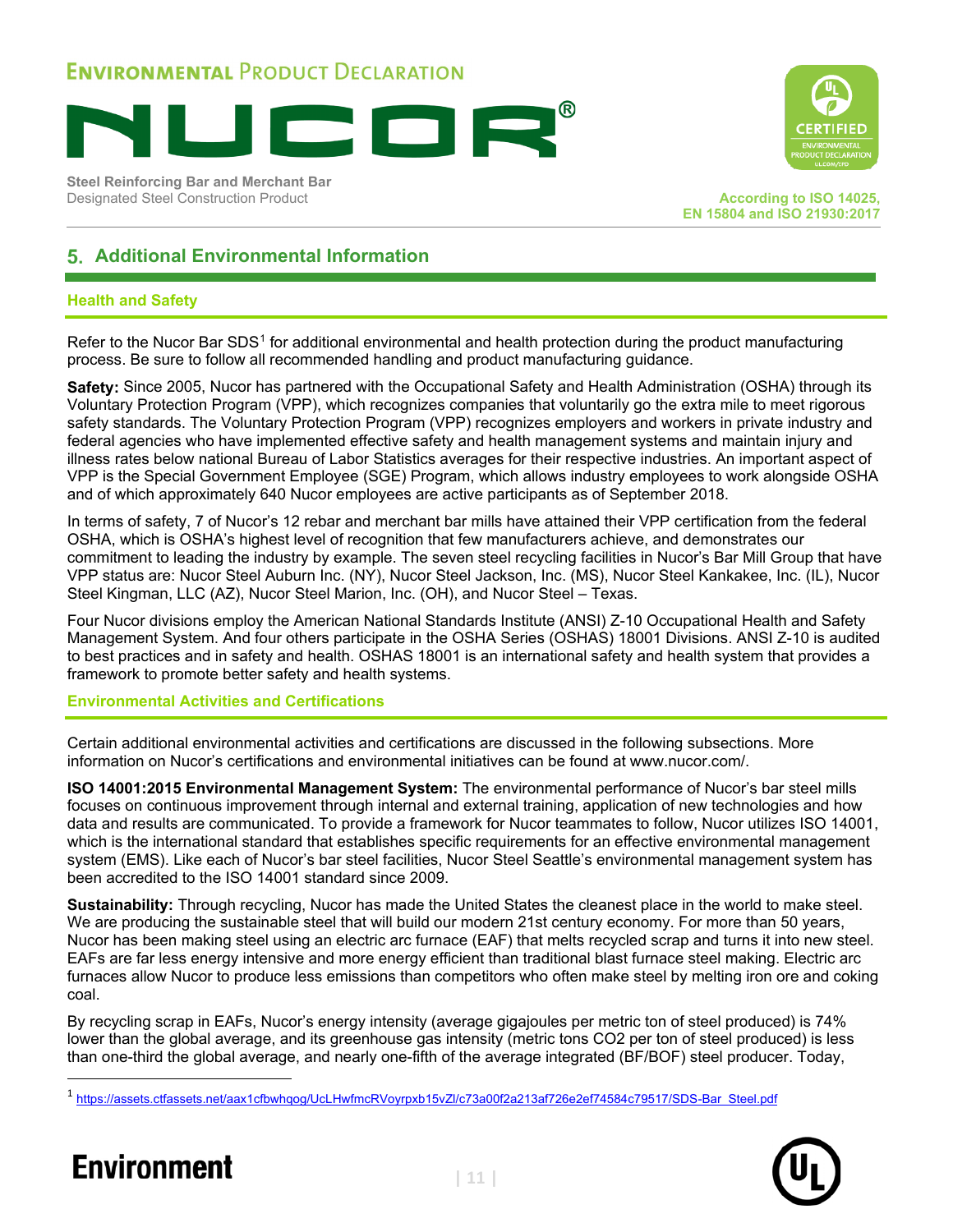

**Steel Reinforcing Bar and Merchant Bar Designated Steel Construction Product According to ISO 14025, According to ISO 14025,** 



**EN 15804 and ISO 21930:2017**

Nucor's greenhouse gas emissions intensity is less than one-third of the Paris Climate Agreement's most aggressive 2030 target for the global steel sector, the below 2 degrees Celsius benchmark compared to pre-industrial levels.

Today, Nucor accounts for more than 25% of the United States' steel production, but only accounts for 8% of the domestic steel industry's greenhouse gas emissions. However, Nucor realizes that being one of America's cleanest and most efficient steelmakers is not enough. That is why Nucor is committing to a 35% combined reduction in its steel mill Scope 1 and Scope 2 greenhouse gas intensity by 2030, measured against a 2015 baseline. This goal will take Nucor's steel mill CO2 emissions down to 77% less than today's global steelmaking average, and 82% less than today's integrated steelmaking average. Beyond 2030, Nucor is committed to further reducing its greenhouse emissions to a goal of net zero emission steel at scale.

Nucor also recently launched its Econiq™ product line, which is the world's first net-zero steel available at scale. Econiq is not a single product; it is a net-zero certification, which can be applied to any product from Nucor's steel mills by balancing the CO2 produced by our activities by an equivalent amount being removed. We achieve net-zero on Econiq products by eliminating all remaining Scope 2 emissions (by using 100% renewable electricity certificates) and by offsetting all Scope 1 emissions (through the purchase of carbon offsets). Per the requirements of the Product Category Rule for Building-Related Products and Services in North America, Part A, Renewable Electricity Certificates are not included in this LCA. Nucor shipped its first Econiq steel to a commercial customer in January 2022.

**Recycled Materials Content:** Nucor proudly uses recycled scrap to make high-quality steel with low emissions, using one of the cleanest and most energy efficient steel-making processes available. Steel can be infinitely recycled and reused without any quality loss. Nationwide, Nucor steel products are made from an average of 71.4% recycled content, with some products containing as almost 100% recycled content. Nucor Steel Seattle, Inc. mill uses 97.4% recycled scrap to produce new bar steel products that are 100% recyclable at the end of its useful life.

Globally, only 26.3% of the more than 2 billion net tons of steel produced in 2020 was made by recycling scrap in EAFs – and EAFs only accounted 9.2% of the 1.17 billion net tons of steel made in China. Scrap inputs for the total crude steel production globally have remained at around 35% since 2013. To effectively address the goals set by the Paris Climate Agreement, the International Energy Agency recommends that the global market share needs to reach over 40% by 2030 – less than half the percentage that Nucor Steel Seattle uses in its day-to-day production today.

**Waste and Water Recycling:** Nucor's EAFs, including the ones at its bar steel mills, emit less than 1% of the particulate matter of a traditional steel blast furnace – and the company recycles 99 percent of the EAF dust it collects in its baghouses. Nucor also recognizes that water is a critical natural resource and is essential to our business and the communities in which it operates. Nucor has worked extensively to improve water use efficiency in its processes. One hundred percent of the process water from Nucor's steelmaking operations is recycled multiple times at its bar steel mills. Currently there are no Nucor steel mill division located in a High or Extremely High Water Stress Area.

Nucor also participates in the Network for Business Innovation and Sustainability (NBIS) By-Product Synergy Group. This NBIS group brings together environmental experts from a wide variety of industries to allow them to compare waste streams and find ways to divert materials from landfills.

**Clean Energy:** Nucor Steel Seattle, Inc. benefits from access to clean, low-carbon hydroelectric power produced by the city's utility, Seattle City Light. Nucor Steel Seattle is one of Seattle City Light's largest customers and is involved in the HPEM program which helps industries best mark practices and technology with the goal of identifying projects that could reduce electricity usage. Combined with its recycling capabilities, the Seattle bar mill's use of hydroelectric power to run our EAF gives Nucor Steel Seattle one of the smallest carbon footprints of any steel mill in the world.

As America's cleanest and most efficient steel company, Nucor is increasing its utilization of renewable energy and supporting the continued growth of clean power generation in the United States.

In November 2020 and March 2021, Nucor entered two Virtual Power Purchase Agreements (VPPAs) which support the development of more than 350 megawatts of new clean energy infrastructure, making Nucor the 7th largest

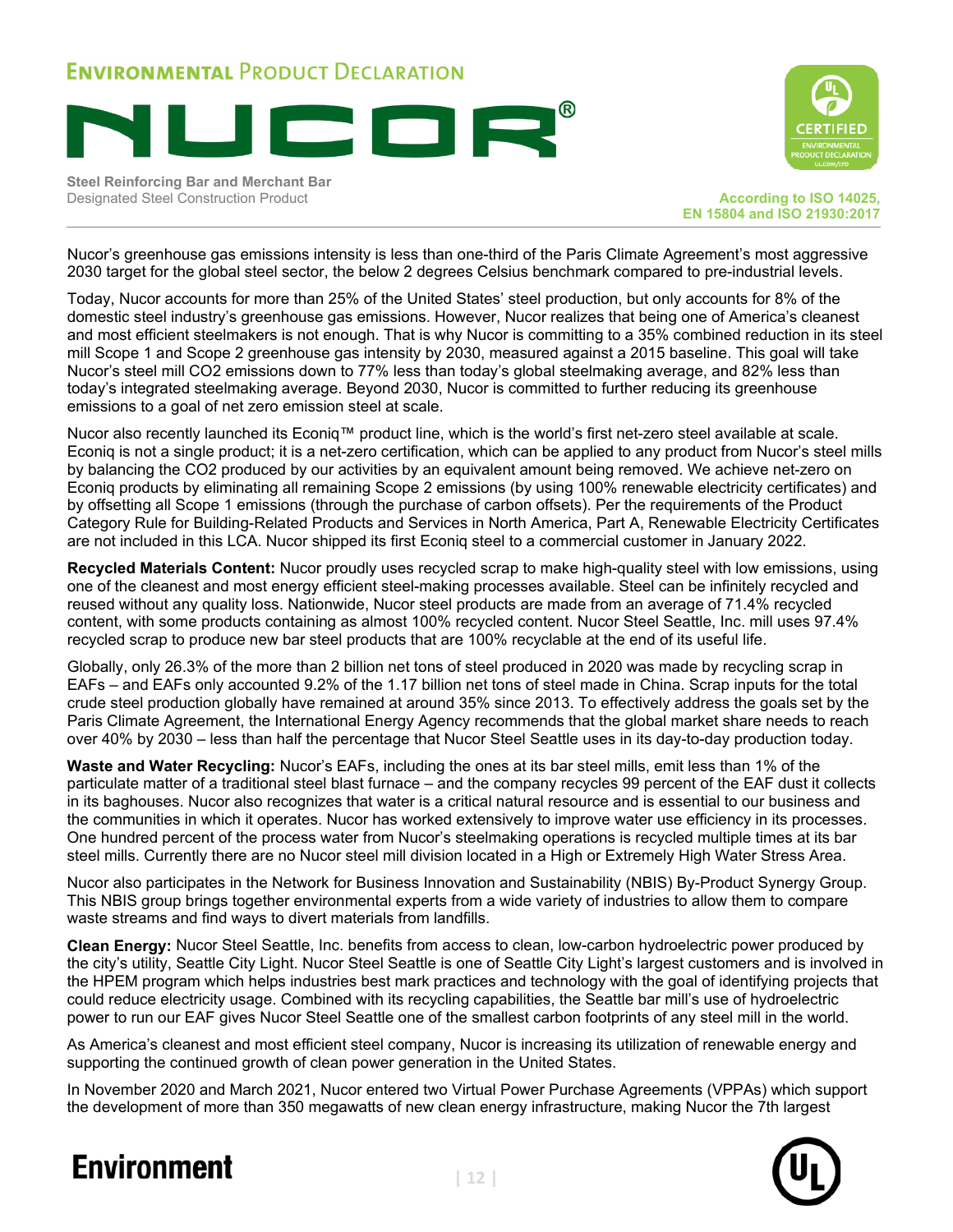

**Steel Reinforcing Bar and Merchant Bar Designated Steel Construction Product According to ISO 14025, According to ISO 14025,** 



**EN 15804 and ISO 21930:2017**

corporate buyer of renewable energy in America, and the largest of any steel producer.

The VPPAs enable the construction of 250MW of new solar energy and 100MW of new wind energy in Texas. Together, these two projects are equal to the electricity usage of nearly 70,000 Texas homes, and have the potential to supply renewable power to the regional electric grid 24-hours a day.

**Environmental Training:** In 2015, Nucor established Nucor Environmental University (NEU), an online training platform for Nucor teammates with environmental responsibilities and others looking to expand their involvement with the environmental team. From the beginning, Nucor designed this program to help teammates develop a thorough and meaningful understanding of environmental compliance. NEU has had over 1,000 active users since its inception and Nucor teammates have completed at least 10,000 environmental training courses, passed over 6,600 training exams, and helped develop dozens of courses. Because of NEU, Nucor's teammates are better prepared to meet the demands of environmental compliance and achieve Nucor's goal of being a sustainable organization.

**Living Building Challenge:** Nucor Seattle is compliant with the Living Building Challenge (LBC)'s I-13 Red List. LBC is a green building standard with a goal to create "Living Buildings" that incorporate sustainable design solutions that actually improve the local environment rather than focusing on environmental impact reduction. LBC's I-13 Red List represents the "worst in class" materials, chemicals, and elements known to pose serious risks to human health ecosystems that are common in the building products industry.<sup>[2](#page-13-0)</sup> The International Living Future Institute (ILFI) believes that these materials should be phased out of production due to human and/or environmental health and toxicity concerns. [3](#page-13-1) ILFI, based in Seattle and Portland, is an environmental NGO committed to catalyzing the transformation toward communities that are socially just, culturally rich and ecologically restorative.

### **References**

CEN. (2019). *EN 15804: 2019-04 Sustainability of construction works. Environmental product declarations. Core rules for the product category of construction products.*

- ISO. (2006). *ISO 14044: Environmental management Life cycle assessment Requirements and guidelines.*
- ISO. (2009). *ISO 14040: Environmental management Life cycle assessment principles and frameworks.*
- ISO. (2011). *ISO 14025: Environmental labels and declarations Type III environmental declarations - principles and procedures.*
- ISO. (2017). *ISO 21930 Sustainability in building construction Environmental declaration of building products.*
- Sphera. (2021). *GaBi LCA Database Documentation*. Retrieved from Sphera Solutions, Inc.:<http://www.gabi-software.com/america/support/gabi/>
- UL Environment. (2018). *Product Category Rules for Building-Related Products and Services Part A:*

<span id="page-13-1"></span><span id="page-13-0"></span>



<sup>&</sup>lt;sup>2</sup> https://materiallybetter.com/living-building-challenge/<br><sup>3</sup> https://living-future.org/declare/declare-about/red-list/